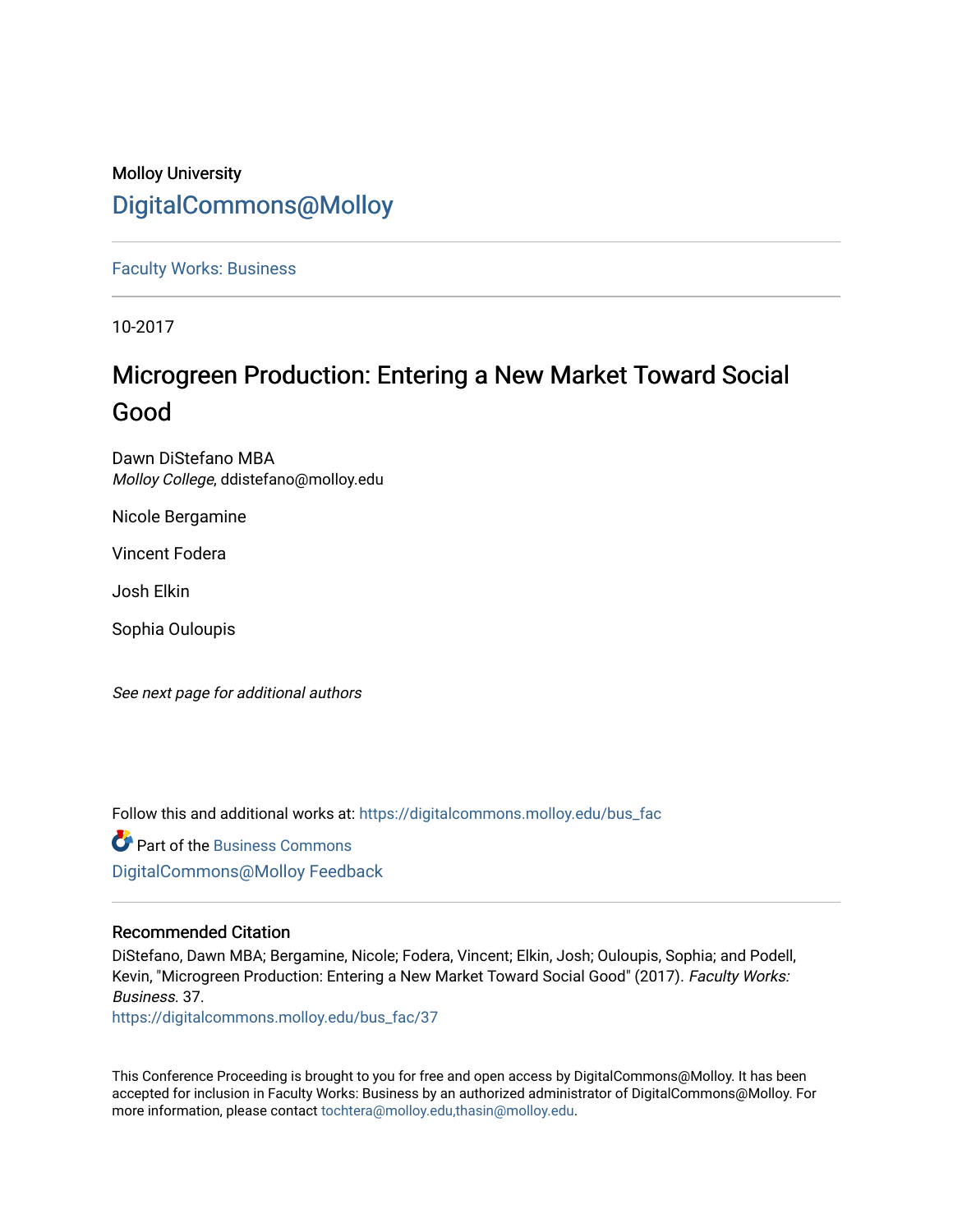### Authors

Dawn DiStefano MBA, Nicole Bergamine, Vincent Fodera, Josh Elkin, Sophia Ouloupis, and Kevin Podell

This conference proceeding is available at DigitalCommons@Molloy: [https://digitalcommons.molloy.edu/bus\\_fac/37](https://digitalcommons.molloy.edu/bus_fac/37)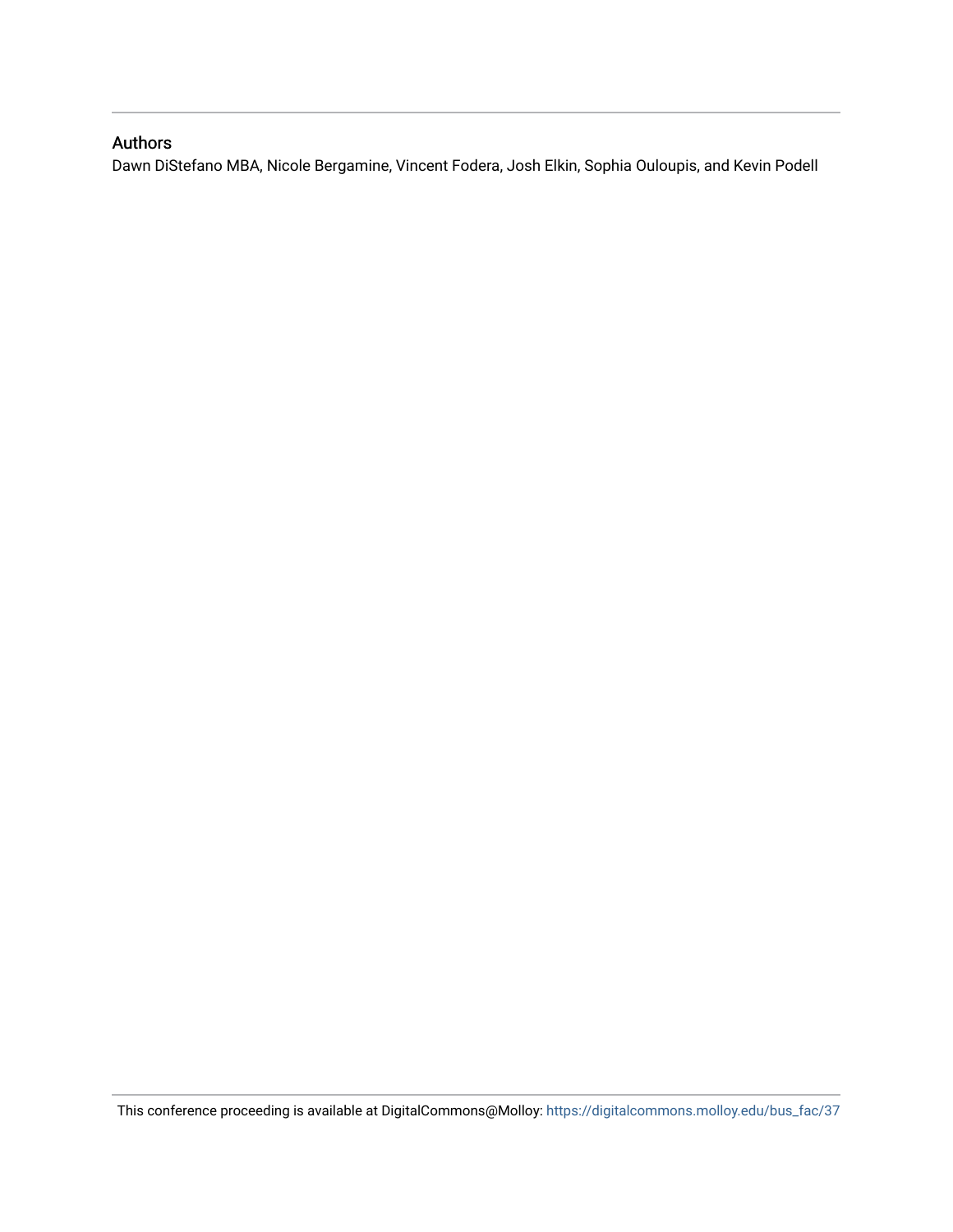**2017 Conference Proceedings**

# **Northeast Business & Economics Association**



**Forty-Fourth Annual Meeting October 26-28, 2017**

# **Danfords Hotel & Marina**

**Port Jefferson, New York**

# **Hosted by Molloy College**

*Proceedings Editor*

**Jennifer Hom**

*Conference Chair*

**Maureen L. Mackenzie Molloy College**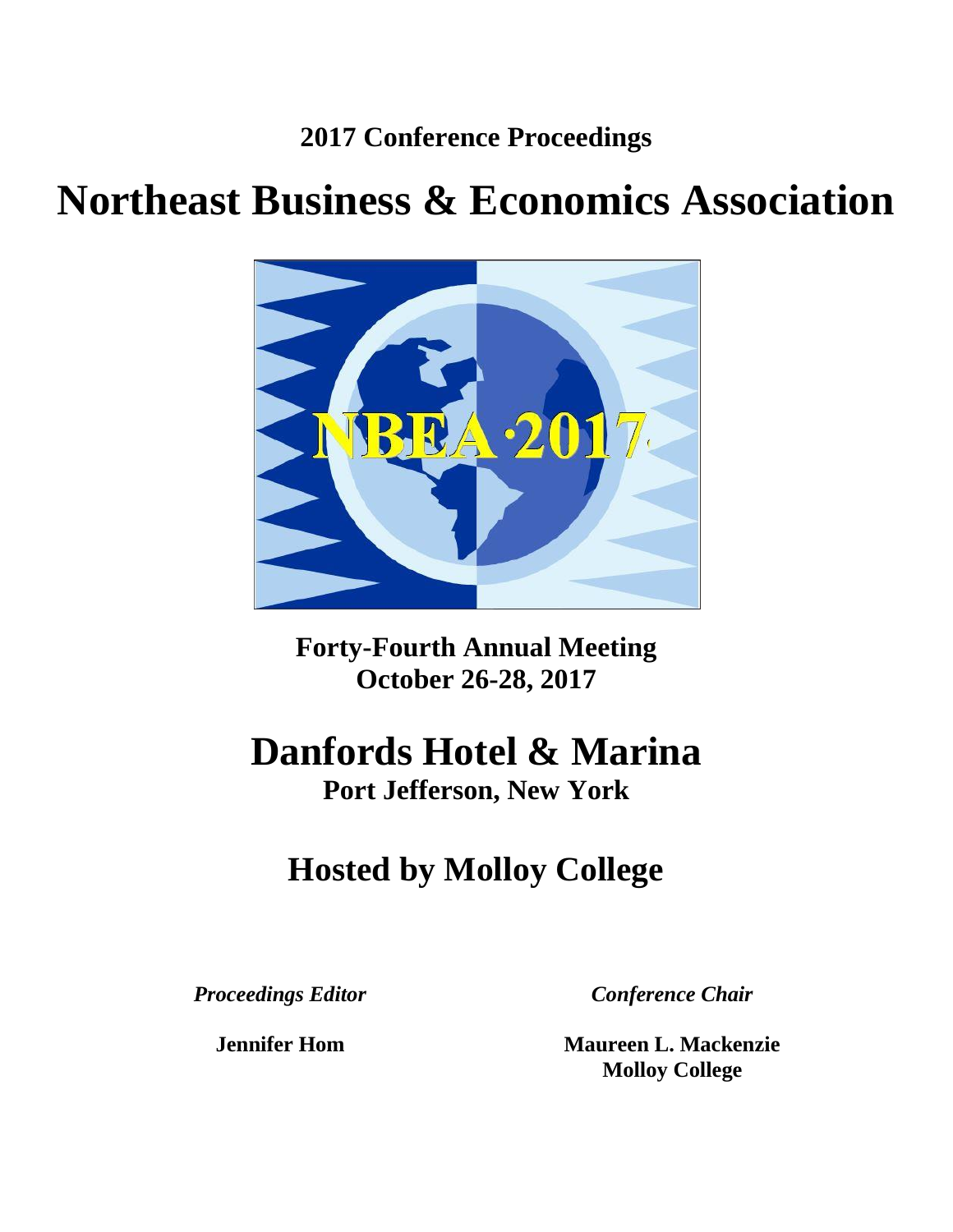## **Microgreen Production: Entering a New Market Toward Social Good**

#### *Nicole Bergamine Josh Elkin Kevin Podell*

Molloy College **Molloy College** Molloy College Molloy College Molloy College 1000 Hempstead Avenue 1000 Hempstead Avenue 1000 Hempstead Avenue Rockville Centre, NY USA 11571 Rockville Centre, NY USA 11571 Rockville Centre, NY USA 11571 *nbergamine@lions.molloy.edu jelkin@lions.molloy.edu kpodell@lions.molloy.edu*

*Vincent Fodera Sophia Ouloupis Dawn DiStefano, MBA* Molloy College Molloy College Instructor 1000 Hempstead Avenue 1000 Hempstead Avenue Division of Business Rockville Centre, NY USA 11571 Rockville Centre, NY USA 11571 Molloy College *vfodera@lions.molloy.edu souloupis@lions.molloy.edu* 1000 Hempstead Avenue

Rockville Centre, NY USA 11571 (516) 323-3096 *ddistefano@molloy.edu*

#### *ABSTRACT*

This research is part of a semester-long project from undergraduate students at Molloy College in Rockville Centre, NY. The theme emerges from a pedagogical philosophy that an essential learning outcome of their undergraduate studies is the significant influence that business has upon society while working with a local nonprofit. For example, having students enter into the business world with an integrated disposition that encompasses not only the need for qualifying skill sets, but that of ethical and social leadership should be prevalent among today's business leaders. The learning activity leading to the learning outcome is requiring the undergraduate business students to experience this type of real-world project. The students are presented with an opportunity to study pressing issues that are present within their assigned non-profit and they are to collectively make a set of solution-driven recommendations that will ultimately lead to social good.

#### **Keywords**

Microgreens, social responsibility, marketing, not-for-profit, legal produce requirements

#### **1 PEDOGOGICAL PHILOSOPHY**

The decision to earn an undergraduate degree requires students to acquire foundational knowledge and preparation toward their future career goals, but also asks that they demonstrate educated citizenship. Here students focus on the breadth of their chosen concentrations and then upon pursuing their graduate degrees would focus on depth; becoming professionally self-sufficient and believing in continuous learning.

The Dominican education incorporates four pillars toward student success: Study, Spirit, Community, and Service. Molloy believes that transformative learning is the key toward student success (i.e. lifelong search for truth and the promotion of ethical leadership).

Molloy's Capstone courses are built upon educational program outcomes. This is the last course that students complete which brings their Molloy college careers full circle; students produce exemplary presentations to partnering non-profits that promote civic engagement. Not only do the students display their acquired skills and knowledge gained throughout their college careers, they leave Molloy with an admired disposition that will serve them well when entering and/or pursuing their careers in the business world.

The Spring semester 2017 Undergraduate Capstone Class was divided into three consulting teams. These team were representative of their newly creative consulting firms that were introduced to real-world clients (i.e. partnering nonprofits) with real-world problems. This paper captures the essence of the work produced by the students under the consulting firm named "UpgrAID+ Consulting." The team used the Bloomberg Philanthropies, "Mayor's Challenge" application to guide the consulting experience through the following four stages: 1) establishing a solution-driven vision, 2) developing a turnkey implementation plan, 3) determining the impact of the plan, and 4) determining if the solution can be replicated.

#### **2 THE CONSULTING PROBLEM**

The client is *Smile Farms, Inc.* This organization is in its infant stages and is looking to expand significantly over the next several years. This non-profit's mission is to provide meaningful working opportunities for adults with developmental disabilities at local farms. The Executive Director of the organization served as the direct client for the student consulting team.

In summary, *Smile Farms, Inc*. being the non-profit arm of 1-800-FLOWERS is looking to minimize the rate of adults with developmental disabilities that aren't currently employed. This number has reached 80% according to *Smile Farms, Inc.* statistics and the organization feels this is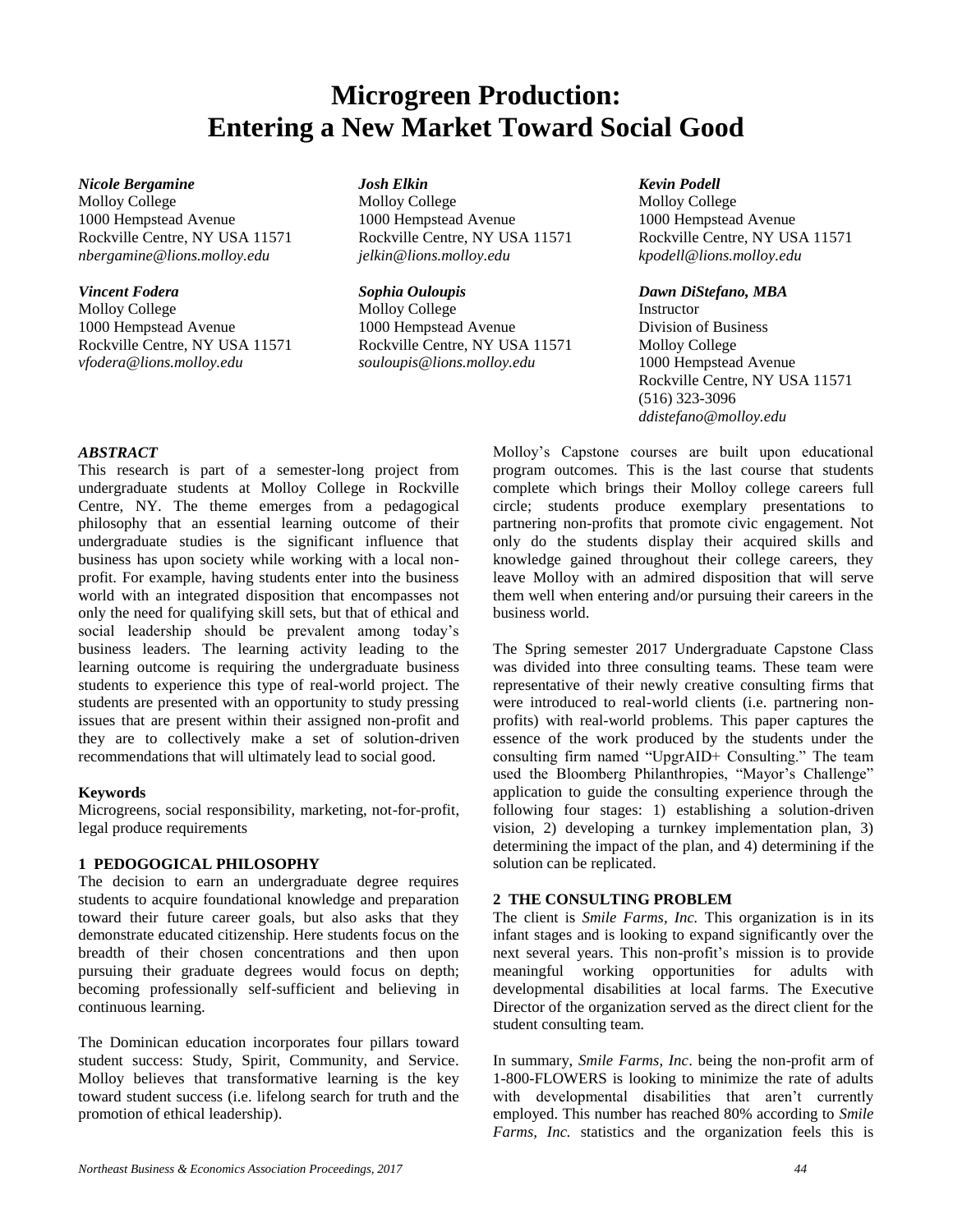unacceptable. The organization was created to be an agent of change by rallying local family, friends, and creating long lasting partnerships to provide more inclusive job opportunities for this deserving population. The organization is quickly growing, however, its expenses are equally growing and they have limited resources to maintain sustainable growth. The consulting problem is the need to optimize resources while continuing to build the *Smile Farms* brand.

#### **3 THE VISION**

The vision for UpgrAID+'s recommended solution is the development of a turnkey recommendation plan to increase brand awareness through product expansion to promote socially responsible and sustainable growth for *Smile Farms, Inc.*

Based on the team's analysis, they have concluded that it will cost an estimated \$207,000 over the next three years with the inclusion of 20 employee salaries as part of the overall cost structure. *Smile Farms, Inc.* would make \$240,000 in that time period, resulting in a gross profit of approximately \$32,000. Initial costs would be \$14,000+ for a 1,000 tray operation. According to their model, the venture would become profitable by the third harvest (assume 8 harvests per 5 month growing season). A further breakdown of costs will be demonstrated via the actual presentation.

The Vision is innovative in that it focuses on the development of an entire new channel of products to expand the exemplary work that *Smiles Farms, Inc.* provides to its deserving population. Their recommendations don't only hold monetary value with supporting future programs and/or employee salaries, but sentimental value as well. There are many in our local communities that find value in supporting non-profits and their causes, *Smile Farms, Inc.* being as reputable as they are to date, will certainly benefit from patrons would will want to assist with future developments for adults with developmental disabilities at their farms.

UpgrAID+'s implementation strategy is based off of their own monetary accomplishments due to the limited resources within the *Smile Farms* organization. These initiatives speak to impressive revenue streams over the long term that have not been sought after by this non-profit to date. Acquiring additional donations coupled with building their donor pool and contact information will surely generate great brand exposure and increased donor relationships.

In summary, through the establishment of this innovative marketing strategy, *Smile Farms, Inc.* will achieve socially responsible and sustainable growth.

#### **4 THE RECOMMENDATIONS**

#### **Research State and Federal FDA Regulations**

We plan to implement our idea by first thoroughly researching information regarding State and Federal FDA regulations for growing and selling various types of produce including our main objective, microgreens. These microgreens are namely: 1) basil, 2) mint and 3) cilantro.

#### **Apply for Any and All Certificates and Create Guidelines for Each Type of Produce**

Once we fully gather the information, we must apply for any and all certificates necessary as well as put together a list of required guidelines for each type of produce. We will also identify any other specific requirements, including labor commerce laws. In order to label our produce as organic, we must obtain an agent through the state and go through the necessary processes involved to be legally certified.

#### **Outreach to Local Markets and Restaurants**

Additionally, we will reach out to local markets, restaurants, and any other potential produce customers in order to both gauge the market for locally grown produce and set the framework for a business relationship between *Smile Farms* and potential customers.

#### **Determine Growing/Selling Logistics**

Lastly, it will be necessary for us to determine the logistics of growing and selling produce. Questions such as: 1) Is additional training required? 2) What are the costs associated? 3) What restrictions may we face? Will be addressed?

#### **5 FACTORS THAT COULD DERAIL THE PLAN**

There are many risk factors if we were to implement this big idea. One of these risk factors would be to ensure that our facilities are up to the standards that the FDA expects. This includes sanitary standards and passing sample examinations in labs in order to proceed with production of the microgreens.

Another issue that may arise is organizing and finding the resources or organizations within the Northeast reach that will be of interest when implementing our action plan. For now, the *Smile Farms'* location in Moriches has the space readily available to use during the off season of flowers. However, in the future they may explore growing microgreens full time.

Additionally, raising enough capital or finding the real estate that will be needed to continue our idea is critical.

Food regulations and other agricultural regulations cannot be avoided when expanding.

Although these are just a few of our main risk factors, it is essential that we make these factors our main priority when conducting research. If these initiatives are not properly executed, we will be unable to implement our plan.

#### **6 SUMMARY OF DESIRED OUTCOMES**

Our main objective is to implement a sustainable way for *Smile Farms, Inc.* to generate alternative funding through the production and distribution of microgreens. This is a new market for the organization to tap into and with their venturing into this new area it presents a lot of unknowns.